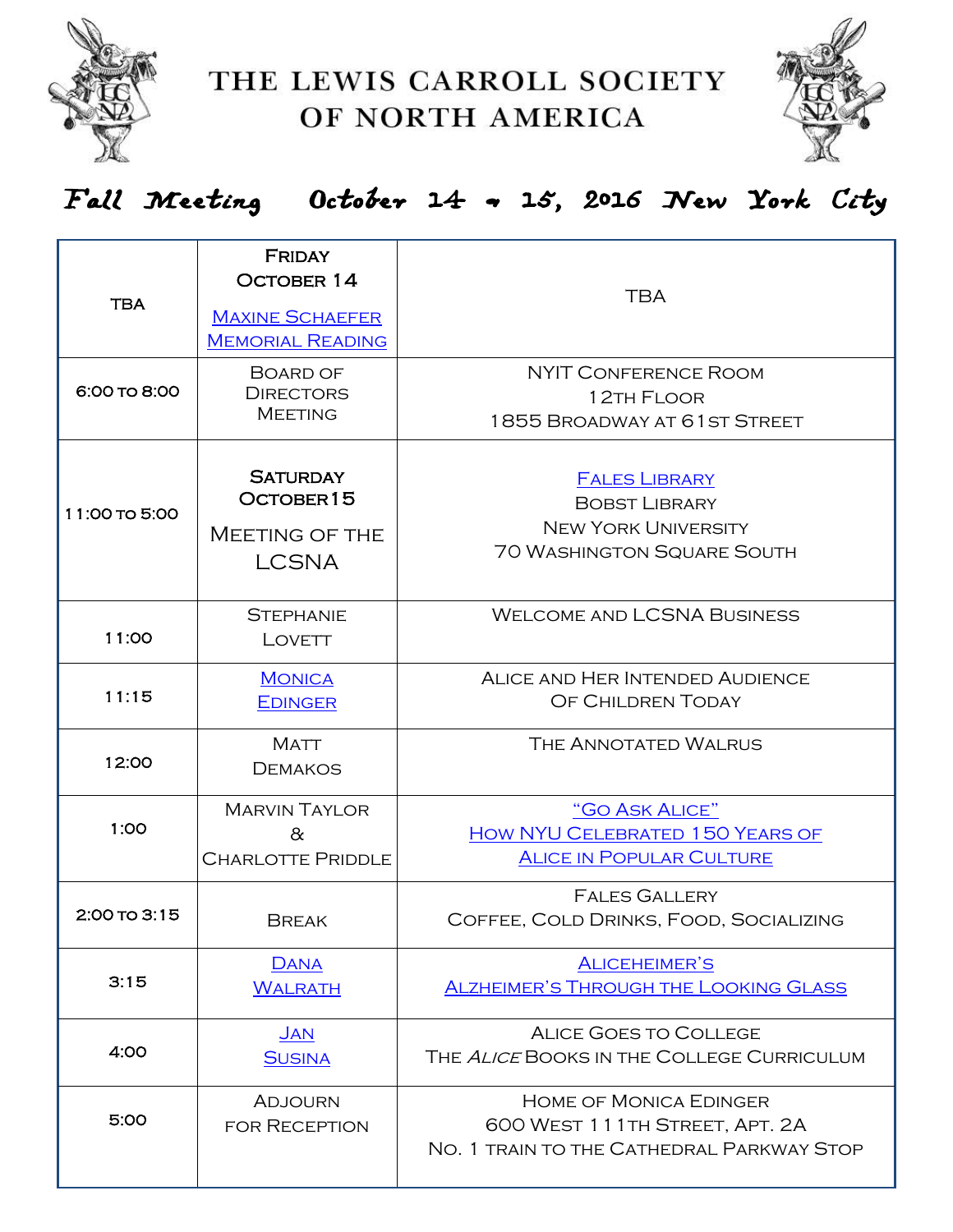



## Accommodations & Transportation

We do not arrange for accommodations when we meet in New York, as the options and people's preferences are so varied, and since people often make use of online discount booking and AirBnB. In selecting a place to stay, you will likely want to bear in mind ease of access to the yellow or green subway lines in order to get to NYU, and also the fact that we will end the day on Saturday at an apartment on West 111th, on the red no. 1 train. [New York subway map here.](http://web.mta.info/maps/submap.html) Metro Cards, vended in subway stations, are for both subways and buses, making it easy to get around. [Bus map here.](http://web.mta.info/nyct/maps/manbus.pdf) [More information on the MTA here.](http://web.mta.info/maps/submap.html)

# Meals & Registration

- On Friday evening, those attending the board meeting will be having dinner together afterwards. This is not prearranged or preordered, but if you are interested in joining in, you can meet up outside NYIT at 8:00. Call or text 336-4141-4586 for details that evening.
- On Saturday, rather than taking time to walk to a seated restaurant lunch, we will be enjoying crudités, mini-wraps, fruit and cheese, cookies, coffee, and sodas during a socialize-and-snack hour on site in the Fales gallery about 2:00. We suggest you have a substantial late breakfast before the meeting starts at 11:00.

The cost is \$10 per person, to be sent in with your registration by mail or via PayPal.

 Monica Edinger is kindly hosting us for a reception immediately following the meeting, at her apartment at 600 West 111th Street. There will be wine and other beverages, and a variety of finger foods.

The cost is \$15 per person, to be sent in with your registration by mail or via PayPal.

**At your earliest convenience and certainly by October 4,** please send *the name of each attendee* to our secretary Sandra Parker, via either email at slparker51@gmail.com or regular mail (P. O. Box 197, Annandale, VA, 22003), and let her know that you will be eating with us Saturday afternoon at the meeting and Saturday evening at the reception, and then pay for those meals either [via PayPal](http://www.lewiscarroll.org/wp-content/meetings/2016FALL/pay4meals.html) or by sending her a check payable to LCSNA.

# Contact Information

Please route any questions about the program, arrangements, selling books and other items, etc. through Stephanie Lovett at uffish@earthlink.net or 336-414-4586. You may also call or text this number during the weekend of the meeting with any problems or questions.

The meeting is, as always, free and open to the public.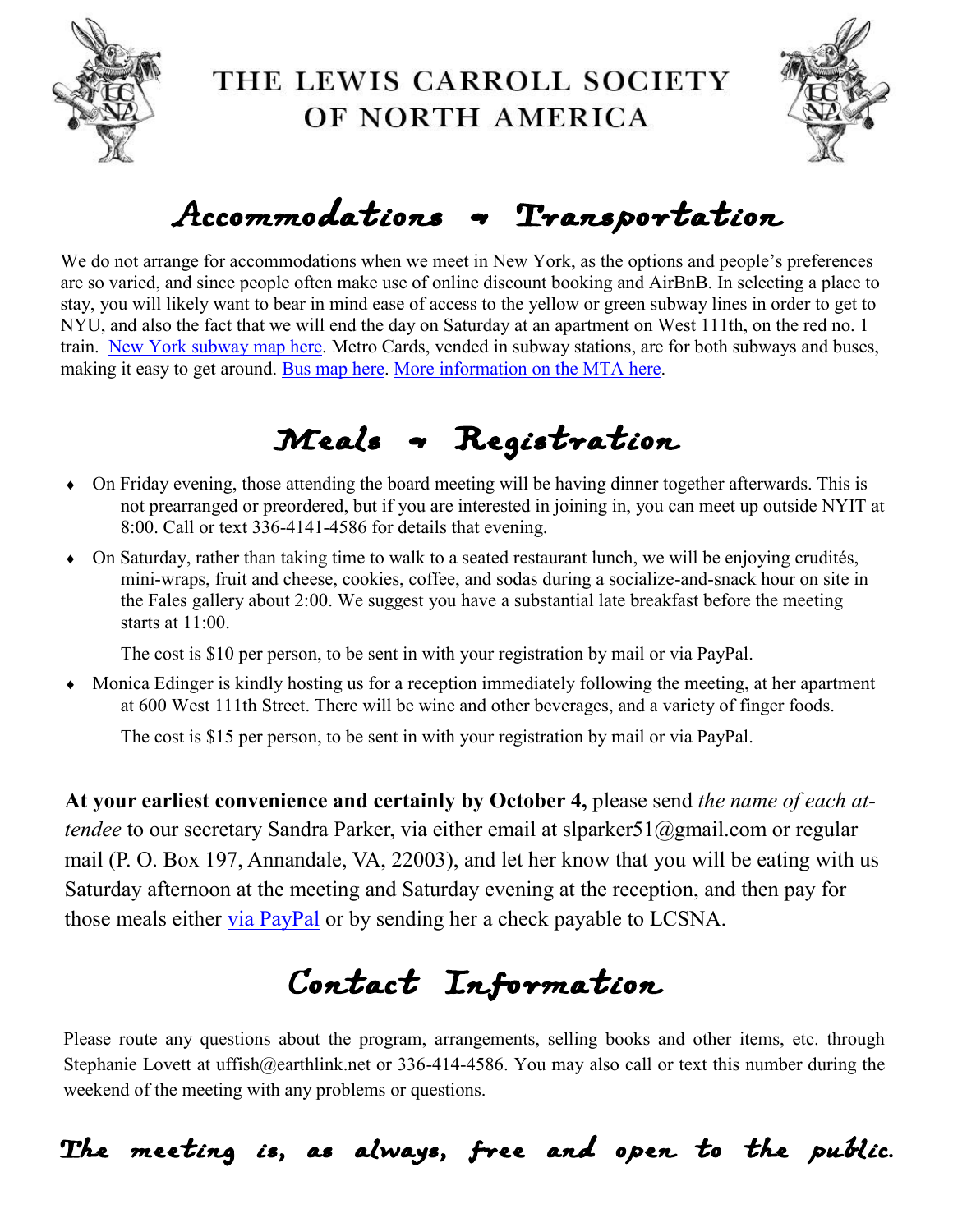





**Monica Edinger**, a lifelong fan of the Alice books, is a veteran classroom teacher, currently teaching fourth grade at the Dalton School in New York City. A regular contributor to the *New York Times*, *Horn Book Magazine*, and other publications, she blogs on children's literature, Africa, and education at educating alice ([medinger.wordpress.com\)](http://medinger.wordpress.com) and the Huffington Post [\(http://www.huffingtonpost.com/author/monica](http://www.huffingtonpost.com/author/monica-edinger)-edinger). Monica originated and co-runs School Library Journal's Battle of the Kids' Books ([http://blogs.slj.com/](http://blogs.slj.com/battleofthebooks/) [battleofthebooks/\)](http://blogs.slj.com/battleofthebooks/), helped select the prestigious 2008 Newbery Award for the best children's book of the year, and was on the 2015 New York Times Best Illustrated Books jury. Author of several books for teachers and one for children, the much lauded *Africa is My Home: A Child of the Amistad*, Monica is currently working on a book for children focused on *Alice's Adventures in Wonderland.*

**Marvin Taylor** holds a BA in Comparative Literature and an MLS from Indiana University, and an MA in English from NYU. He has held positions at the Lilly Library at Indiana University, the Rare Book and Manuscript Library and the Health Sciences Library at Columbia University. He has been at the Fales Library since 1993. In 1994 Taylor founded the Downtown Collection, which contains over 12,000 printed books and 7,000 linear feet of manuscripts and archives, and 90,000 media elements. He was editor of *The Downtown Book: The New York Art Scene, 1974*–*1984* (Princeton University Press, 2006), and co-curator of the exhibition "The Downtown Show: The New York Art Scene, 1974–1984." With Marion Nestle, Taylor founded the Marion Nestle Food Studies Collection in 2003. Today, the collection contains more than 55,000 cookbooks, as well as archives and ephemera. With Clark Wolf, Taylor edited *101 Classic Cookbooks, 501 Classic Recipe*s (Rizzoli, 2012). In 2013, Taylor was promoted to full curator, the only librarian to be promoted to this rank in the history of NYU. He continues to do research in Victorian Studies, experimental writing, English and American masculinities, downtown culture, contemporary art, and queer studies. Find a profile here: [http://](http://thecreatorsproject.vice.com/blog/the-punk-rock-life-of-a-rare-book-librarian) [thecreatorsproject.vice.com/blog/the](http://thecreatorsproject.vice.com/blog/the-punk-rock-life-of-a-rare-book-librarian)-punk-rock-life-of-a-rare-book-librarian

**Charlotte Priddle** is Librarian for Printed Books at the Fales Library & Special Collections. She holds a BA in English Literature and an MA in American Literature & Theory Since 1945 from the University of Sussex in the UK, and received her MLIS from Rutgers University. In her current role, she is responsible for collection development, acquisitions, instruction, exhibition planning, and overseeing processing of all the print collections. She has published and presented on various aspects of special collections work, with a particular focus on outreach and instruction. Charlotte currently co-teaches an undergraduate seminar at NYU in book history, and continues to research in English literature, with a particular focus on female readership and book collecting.